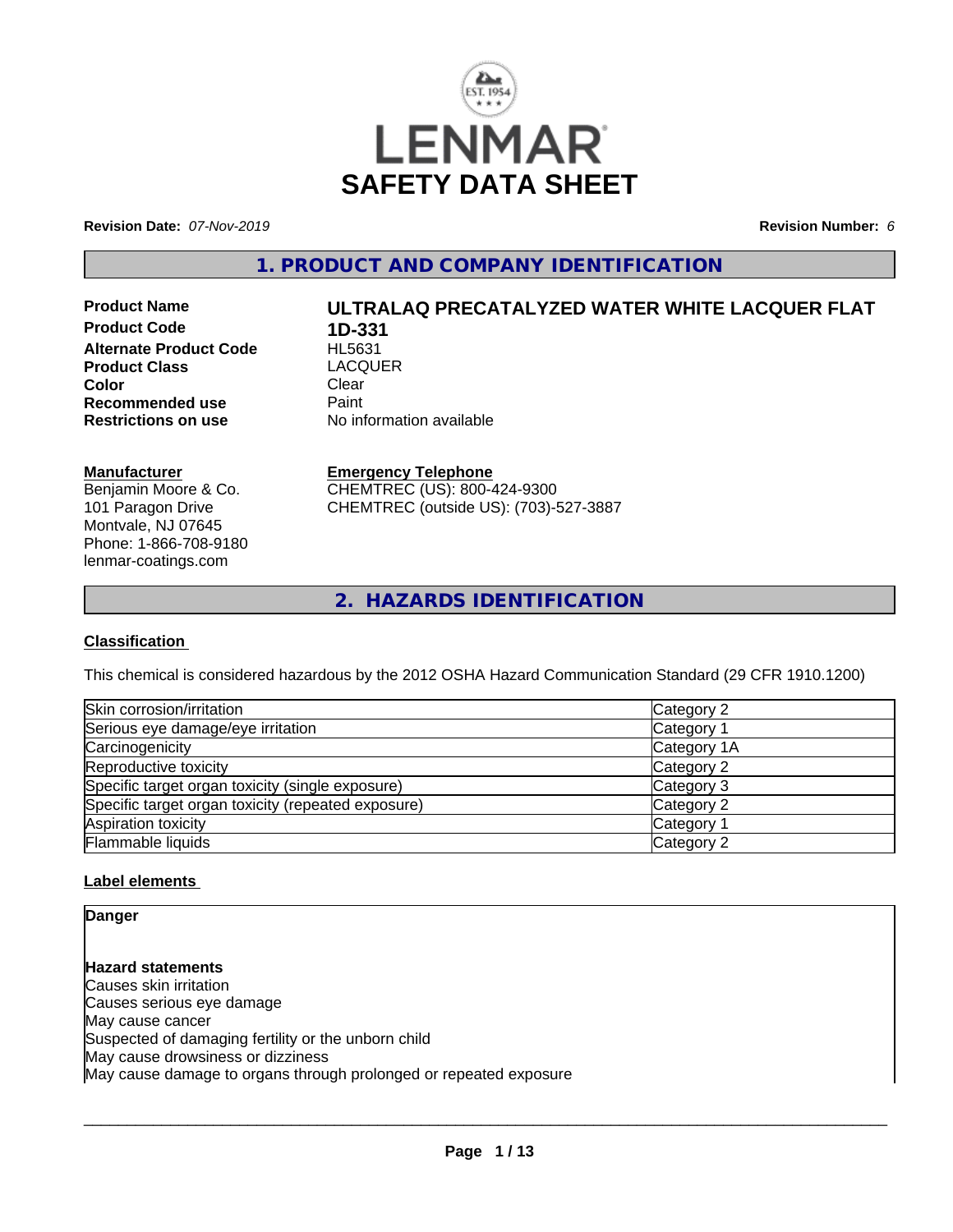

#### **Precautionary Statements - Prevention**

Obtain special instructions before use Do not handle until all safety precautions have been read and understood Use personal protective equipment as required Wash face, hands and any exposed skin thoroughly after handling Do not breathe dust/fume/gas/mist/vapors/spray Use only outdoors or in a well-ventilated area Keep away from heat, hot surfaces, sparks, open flames and other ignition sources. No smoking Keep container tightly closed Ground/bond container and receiving equipment Use explosion-proof electrical/ventilating/lighting/equipment Use only non-sparking tools Take precautionary measures against static discharge Keep cool

#### **Precautionary Statements - Response**

IF exposed or concerned: Get medical advice/attention

#### **Eyes**

IF IN EYES: Rinse cautiously with water for several minutes. Remove contact lenses, if present and easy to do. Continue rinsing

Immediately call a POISON CENTER or doctor/physician

#### **Skin**

If skin irritation occurs: Get medical advice/attention

IF ON SKIN (or hair): Remove/Take off immediately all contaminated clothing. Rinse skin with water/shower Wash contaminated clothing before reuse

#### **Inhalation**

IF INHALED: Remove victim to fresh air and keep at rest in a position comfortable for breathing **Ingestion**

IF SWALLOWED: Immediately call a POISON CENTER or doctor/physician

Do NOT induce vomiting

#### **Fire**

In case of fire: Use CO2, dry chemical, or foam for extinction

#### **Precautionary Statements - Storage**

Store locked up Store in a well-ventilated place. Keep container tightly closed

#### **Precautionary Statements - Disposal**

Dispose of contents/container to an approved waste disposal plant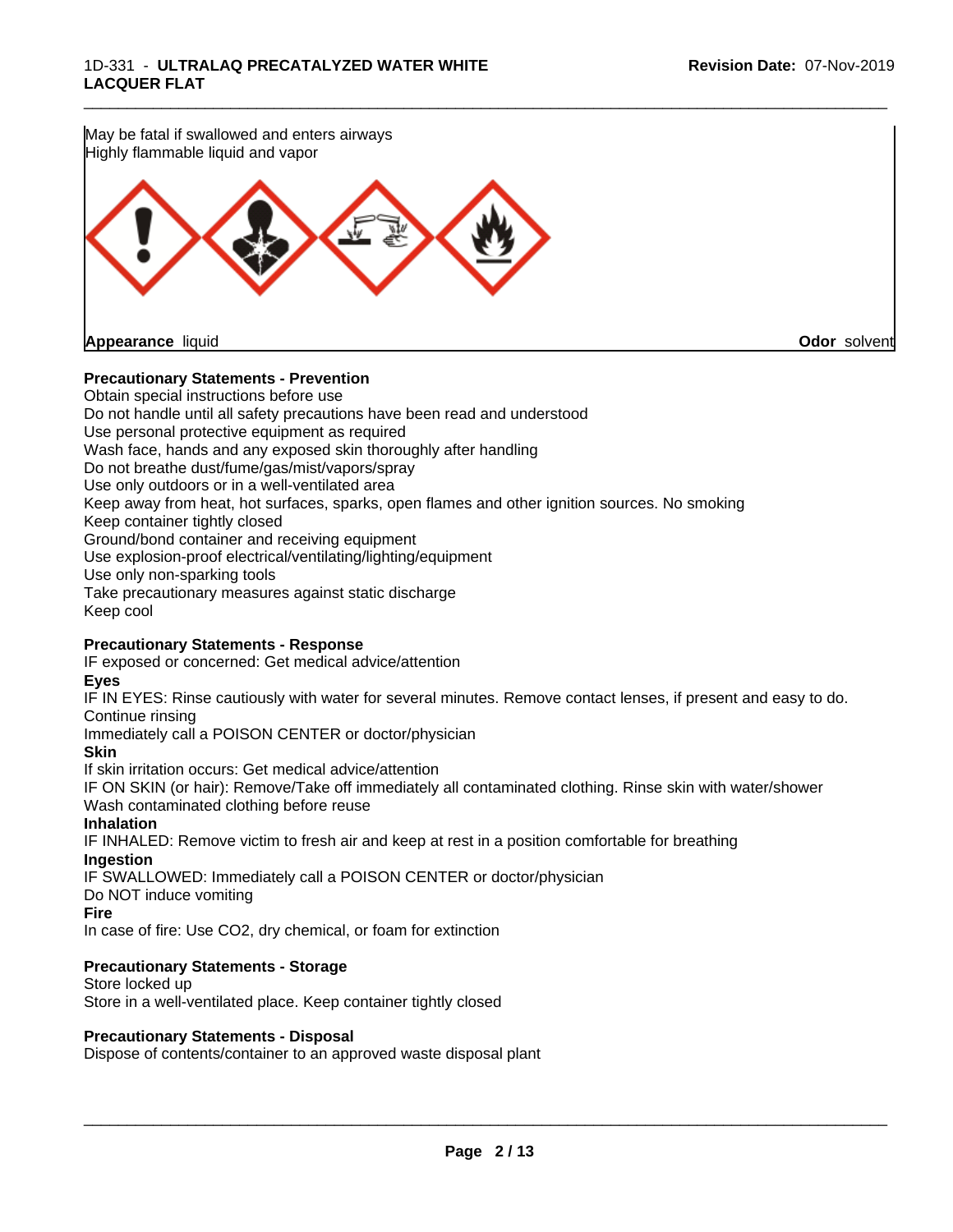### **Hazards not otherwise classified (HNOC)**

Not applicable

#### **Other information**

No information available

### **3. COMPOSITION INFORMATION ON COMPONENTS**

\_\_\_\_\_\_\_\_\_\_\_\_\_\_\_\_\_\_\_\_\_\_\_\_\_\_\_\_\_\_\_\_\_\_\_\_\_\_\_\_\_\_\_\_\_\_\_\_\_\_\_\_\_\_\_\_\_\_\_\_\_\_\_\_\_\_\_\_\_\_\_\_\_\_\_\_\_\_\_\_\_\_\_\_\_\_\_\_\_\_\_\_\_

| <b>Chemical name</b> | <b>CAS No.</b> | Weight-%    |
|----------------------|----------------|-------------|
| n-Butyl acetate      | 123-86-4       | $15 - 20$   |
| Ethanol              | 64-17-5        | $15 - 20$   |
| cellulose, nitrate   | 9004-70-0      | $5 - 10$    |
| Ethyl acetate        | 141-78-6       | $5 - 10$    |
| Isopropyl alcohol    | 67-63-0        | $5 - 10$    |
| Toluene              | 108-88-3       | $5 - 10$    |
| Acetone              | 67-64-1        | $5 - 10$    |
| 2-Butoxyethanol      | 111-76-2       | $1 - 5$     |
| Isobutyl alcohol     | 78-83-1        | $1 - 5$     |
| VM&P naphtha         | 64742-89-8     | 1 - 5       |
| Xylene               | 1330-20-7      | $1 - 5$     |
| Ethyl benzene        | 100-41-4       | $0.1 - 0.5$ |
| Octane               | 111-65-9       | $0.1 - 0.5$ |
| Heptane              | 142-82-5       | $0.1 - 0.5$ |

### **4. FIRST AID MEASURES**

#### **Description of first aid measures**

| <b>General Advice</b>                            | If symptoms persist, call a physician. Show this safety data sheet to the doctor in<br>attendance.                                                                                            |
|--------------------------------------------------|-----------------------------------------------------------------------------------------------------------------------------------------------------------------------------------------------|
| <b>Eye Contact</b>                               | Immediate medical attention is required. Immediately flush with plenty of water.<br>After initial flushing, remove any contact lenses and continue flushing for at least<br>15 minutes.       |
| <b>Skin Contact</b>                              | Wash off immediately with soap and plenty of water removing all contaminated<br>clothes and shoes. If skin irritation persists, call a physician.                                             |
| <b>Inhalation</b>                                | Move to fresh air. If symptoms persist, call a physician.<br>If not breathing, give artificial respiration. Call a physician immediately.                                                     |
| Ingestion                                        | Clean mouth with water and afterwards drink plenty of water. Do not induce<br>vomiting without medical advice. Never give anything by mouth to an unconscious<br>person. Consult a physician. |
| <b>Protection Of First-Aiders</b>                | Use personal protective equipment.                                                                                                                                                            |
| <b>Most Important</b><br><b>Symptoms/Effects</b> | No information available.                                                                                                                                                                     |
| <b>Notes To Physician</b>                        | Treat symptomatically.                                                                                                                                                                        |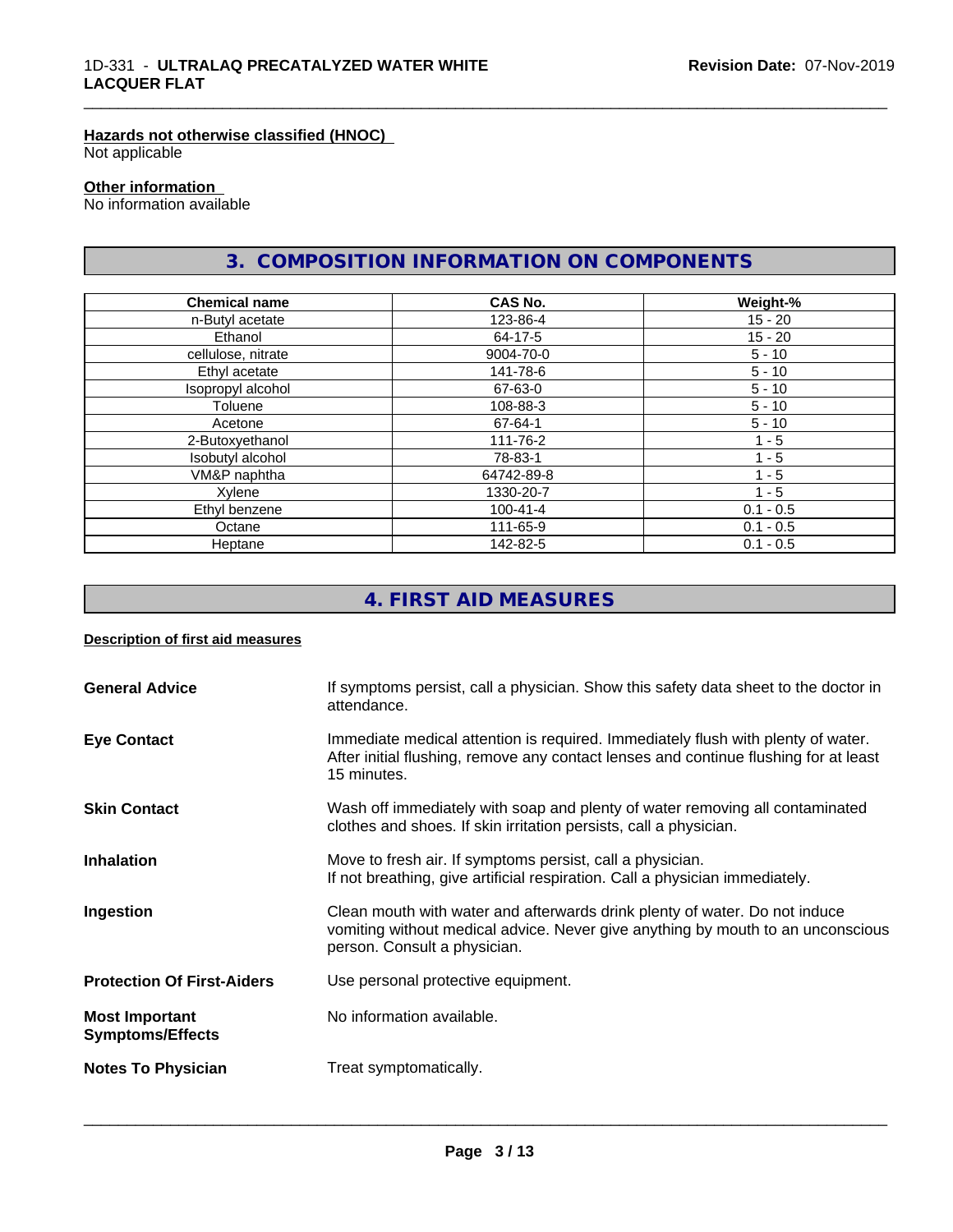### **5. FIRE-FIGHTING MEASURES**

| <b>Flammable Properties</b>                                                      | Vapors may travel considerable distance to a source of<br>ignition and flash back. Vapors may cause flash fire.                                                                                                                                                                                |  |
|----------------------------------------------------------------------------------|------------------------------------------------------------------------------------------------------------------------------------------------------------------------------------------------------------------------------------------------------------------------------------------------|--|
| <b>Suitable Extinguishing Media</b>                                              | Foam, dry powder or water. Use extinguishing measures<br>that are appropriate to local circumstances and the<br>surrounding environment.                                                                                                                                                       |  |
| Protective equipment and precautions for firefighters                            | As in any fire, wear self-contained breathing apparatus<br>pressure-demand, MSHA/NIOSH (approved or equivalent)<br>and full protective gear.                                                                                                                                                   |  |
| <b>Hazardous combustion products</b>                                             | Burning may result in carbon dioxide, carbon monoxide<br>and other combustion products of varying composition<br>which may be toxic and/or irritating.                                                                                                                                         |  |
| <b>Specific Hazards Arising From The Chemical</b>                                | Flammable. Flash back possible over considerable<br>distance. Keep product and empty container away from<br>heat and sources of ignition. Closed containers may<br>rupture if exposed to fire or extreme heat. Thermal<br>decomposition can lead to release of irritating gases and<br>vapors. |  |
| <b>Sensitivity to mechanical impact</b>                                          | No                                                                                                                                                                                                                                                                                             |  |
| Sensitivity to static discharge                                                  | Yes                                                                                                                                                                                                                                                                                            |  |
| <b>Flash Point Data</b><br>Flash point (°F)<br>Flash Point (°C)<br><b>Method</b> | 40<br>4<br><b>PMCC</b>                                                                                                                                                                                                                                                                         |  |
| <b>Flammability Limits In Air</b>                                                |                                                                                                                                                                                                                                                                                                |  |
| Lower flammability limit:<br><b>Upper flammability limit:</b>                    | Not available<br>Not available                                                                                                                                                                                                                                                                 |  |
| Health: 2<br><b>NFPA</b><br><b>Flammability: 3</b>                               | Instability: 1<br><b>Special: Not Applicable</b>                                                                                                                                                                                                                                               |  |
| <b>NFPA Legend</b>                                                               |                                                                                                                                                                                                                                                                                                |  |

- 0 Not Hazardous
- 1 Slightly
- 2 Moderate
- 3 High
- 4 Severe

*The ratings assigned are only suggested ratings, the contractor/employer has ultimate responsibilities for NFPA ratings where this system is used.*

*Additional information regarding the NFPA rating system is available from the National Fire Protection Agency (NFPA) at www.nfpa.org.*

### **6. ACCIDENTAL RELEASE MEASURES**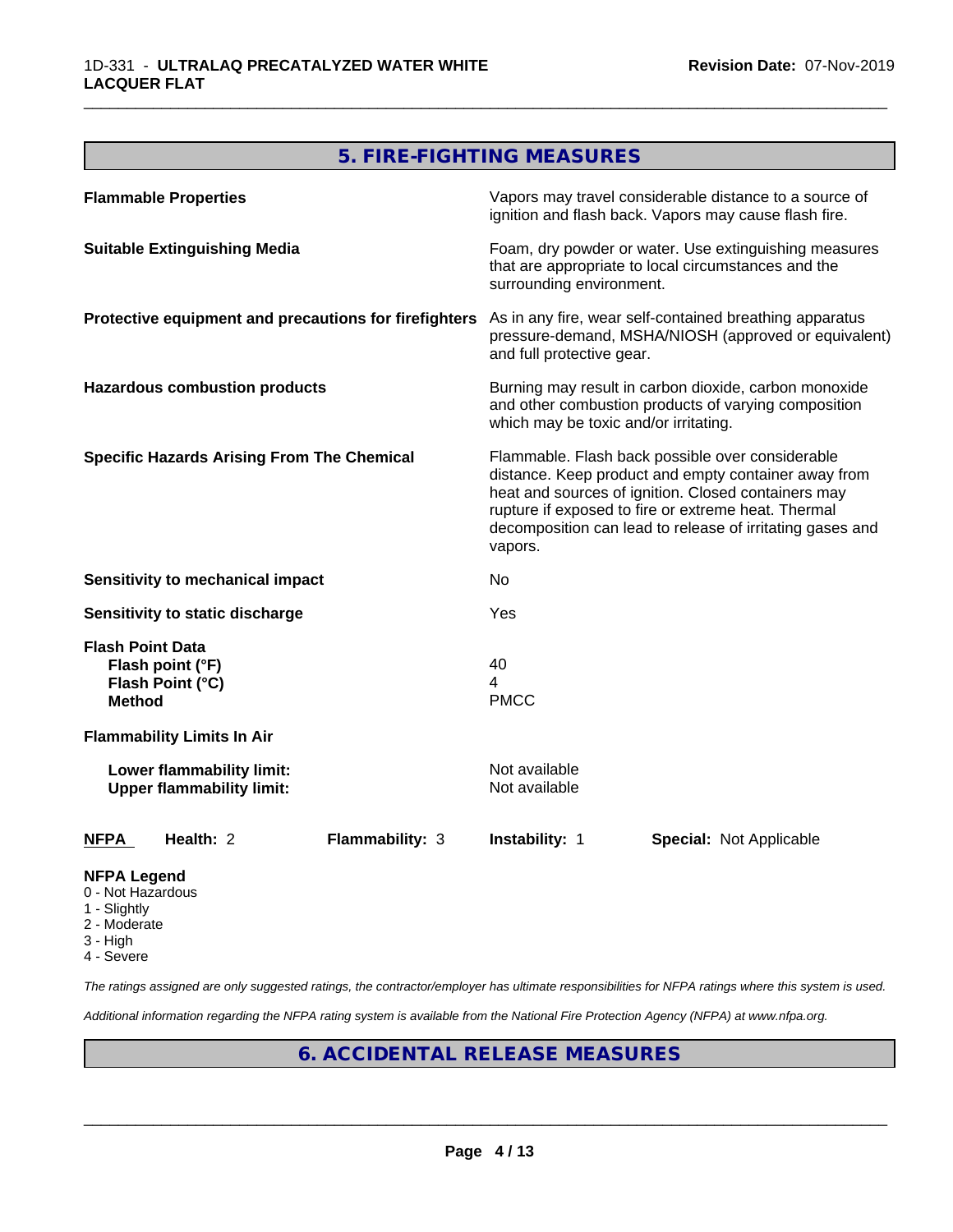| <b>Personal Precautions</b>                                                                                                                                                                                                                     | Remove all sources of ignition. Take precautions to prevent flashback. Ground<br>and bond all containers and handling equipment. Take precautionary measures<br>against static discharges. Ensure adequate ventilation. Avoid contact with skin,<br>eyes and clothing. Use personal protective equipment.                                                                                                                                                                                                                                                                                                                                                              |
|-------------------------------------------------------------------------------------------------------------------------------------------------------------------------------------------------------------------------------------------------|------------------------------------------------------------------------------------------------------------------------------------------------------------------------------------------------------------------------------------------------------------------------------------------------------------------------------------------------------------------------------------------------------------------------------------------------------------------------------------------------------------------------------------------------------------------------------------------------------------------------------------------------------------------------|
| <b>Other Information</b>                                                                                                                                                                                                                        | Prevent further leakage or spillage if safe to do so. Do not allow material to<br>contaminate ground water system. Prevent product from entering drains. Do not<br>flush into surface water or sanitary sewer system. Local authorities should be<br>advised if significant spillages cannot be contained.                                                                                                                                                                                                                                                                                                                                                             |
| <b>Environmental precautions</b>                                                                                                                                                                                                                | See Section 12 for additional Ecological Information.                                                                                                                                                                                                                                                                                                                                                                                                                                                                                                                                                                                                                  |
| Dam up. Soak up with inert absorbent material. Use a non-sparking or explosion<br><b>Methods for Cleaning Up</b><br>proof means to transfer material to a sealed, appropriate container for disposal.<br>Clean contaminated surface thoroughly. |                                                                                                                                                                                                                                                                                                                                                                                                                                                                                                                                                                                                                                                                        |
|                                                                                                                                                                                                                                                 | 7. HANDLING AND STORAGE                                                                                                                                                                                                                                                                                                                                                                                                                                                                                                                                                                                                                                                |
| <b>Handling</b>                                                                                                                                                                                                                                 | Avoid contact with skin, eyes and clothing. Wear personal protective equipment.<br>Do not breathe vapors or spray mist. Use only in ventilated areas. Prevent vapor<br>build-up by providing adequate ventilation during and after use.<br>Take precautionary measures against static discharges. To avoid ignition of<br>vapors by static electricity discharge, all metal parts of the equipment must be<br>grounded. Keep away from heat, sparks and flame. Do not smoke. Extinguish all<br>flames and pilot lights, and turn off stoves, heaters, electric motors and other<br>sources of ignition during use and until all vapors are gone. Ignition and/or flash |
| <b>Storage</b>                                                                                                                                                                                                                                  | back may occur.<br>Keep containers tightly closed in a dry, cool and well-ventilated place. Keep away<br>from heat. Keep away from open flames, hot surfaces and sources of ignition.<br>Keep in properly labeled containers. Keep out of the reach of children.                                                                                                                                                                                                                                                                                                                                                                                                       |
| <b>Incompatible Materials</b>                                                                                                                                                                                                                   | Incompatible with strong acids and bases and strong oxidizing agents.                                                                                                                                                                                                                                                                                                                                                                                                                                                                                                                                                                                                  |
|                                                                                                                                                                                                                                                 | Technical measures/Precautions Ensure adequate ventilation. Use only where airflow will keep vapors from building<br>up in or near the work area in adjoining rooms. Comply with all national, state, and<br>local codes pertaining to the storage, handling, dispensing and disposal of<br>flammable liquids.                                                                                                                                                                                                                                                                                                                                                         |
|                                                                                                                                                                                                                                                 | Dissipate static electricity during transfer by grounding and bonding containers<br>and equipment before transferring material. All equipment should be non-sparking<br>and explosion proof. Use explosion proof electrical equipment for ventilation,<br>lighting and material handling.                                                                                                                                                                                                                                                                                                                                                                              |

### **8. EXPOSURE CONTROLS/PERSONAL PROTECTION**

### **Exposure Limits**

| <b>Chemical name</b> | <b>ACGIH TLV</b> | <b>OSHA PEL</b>              |
|----------------------|------------------|------------------------------|
| n-Butyl acetate      | 150 ppm - TWA    | 150 ppm - TWA                |
|                      | 200 ppm - STEL   | 710 mg/m <sup>3</sup> - TWA  |
| Ethanol              | STEL: 1000 ppm   | 1000 ppm - $TWA$             |
|                      |                  | 1900 mg/m <sup>3</sup> - TWA |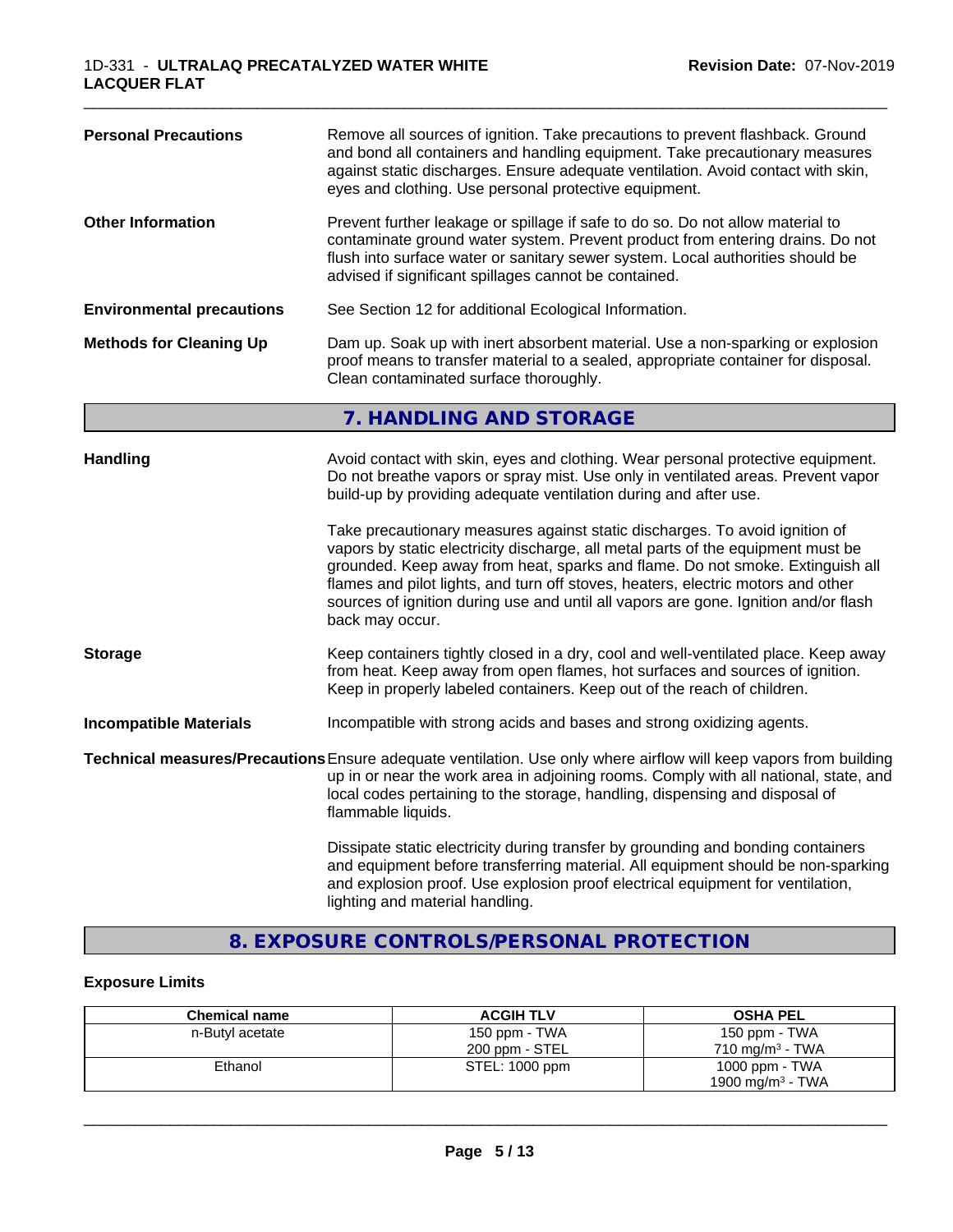| Ethyl acetate     | 400 ppm - TWA  | 400 ppm - TWA                     |
|-------------------|----------------|-----------------------------------|
|                   |                | 1400 mg/m <sup>3</sup> - TWA      |
| Isopropyl alcohol | 200 ppm - TWA  | 400 ppm - TWA                     |
|                   | 400 ppm - STEL | 980 mg/m <sup>3</sup> - TWA       |
| Toluene           | 20 ppm - TWA   | 200 ppm - TWA                     |
|                   |                | 300 ppm - Ceiling                 |
| Acetone           | 250 ppm - TWA  | 1000 ppm - TWA                    |
|                   | 500 ppm - STEL | 2400 mg/m <sup>3</sup> - TWA      |
| 2-Butoxyethanol   | 20 ppm - TWA   | 50 ppm - TWA                      |
|                   |                | 240 mg/m <sup>3</sup> - TWA       |
|                   |                | prevent or reduce skin absorption |
| Isobutyl alcohol  | 50 ppm - TWA   | 100 ppm - TWA                     |
|                   |                | 300 mg/m <sup>3</sup> - TWA       |
| Xylene            | 100 ppm - TWA  | 100 ppm - TWA                     |
|                   | 150 ppm - STEL | 435 mg/m <sup>3</sup> - TWA       |
| Ethyl benzene     | 20 ppm - TWA   | 100 ppm - TWA                     |
|                   |                | 435 mg/m <sup>3</sup> - TWA       |
| Octane            | 300 ppm - TWA  | 500 ppm - TWA                     |
|                   |                | 2350 mg/m <sup>3</sup> - TWA      |
| Heptane           | 400 ppm - TWA  | 500 ppm - TWA                     |
|                   | 500 ppm - STEL | 2000 mg/m <sup>3</sup> - TWA      |

#### **Legend**

ACGIH - American Conference of Governmental Industrial Hygienists Exposure Limits OSHA - Occupational Safety & Health Administration Exposure Limits

N/E - Not Established

#### **Appropriate engineering controls**

| <b>Engineering Measures</b> | Ensure adequate ventilation, especially in confined areas. |
|-----------------------------|------------------------------------------------------------|
|                             |                                                            |

**Personal Protective Equipment**

| <b>Eye/Face Protection</b>    | Safety glasses with side-shields. If splashes are likely to occur, wear Tightly  |
|-------------------------------|----------------------------------------------------------------------------------|
|                               | fitting safety goggles.                                                          |
| <b>Skin Protection</b>        | Long sleeved clothing. Protective gloves.                                        |
| <b>Respiratory Protection</b> | Use only with adequate ventilation. In operations where exposure limits are      |
|                               | exceeded, use a NIOSH approved respirator that has been selected by a            |
|                               | technically qualified person for the specific work conditions. When spraying the |
|                               | product or applying in confined areas, wear a NIOSH approved respirator          |
|                               | specified for paint spray or organic vapors.                                     |
|                               |                                                                                  |
| <b>Hygiene Measures</b>       | Avoid contact with skin, eyes and clothing. Remove and wash contaminated         |

## **9. PHYSICAL AND CHEMICAL PROPERTIES**

clothing before re-use. Wash thoroughly after handling.

**Appearance** liquid **Density (lbs/gal)** 7.65 - 7.75 **Specific Gravity** 0.91 - 0.93

**Odor** solvent **Odor Threshold** No information available **pH**<br>
Viscosity (cps) The Contract of the Contract of the Viscosity (cps) and Viscosity (cps) **Viscosity (cps)**<br> **Viscosity (cps)**<br> **Solubility(ies)**<br> **Solubility(ies) No information available**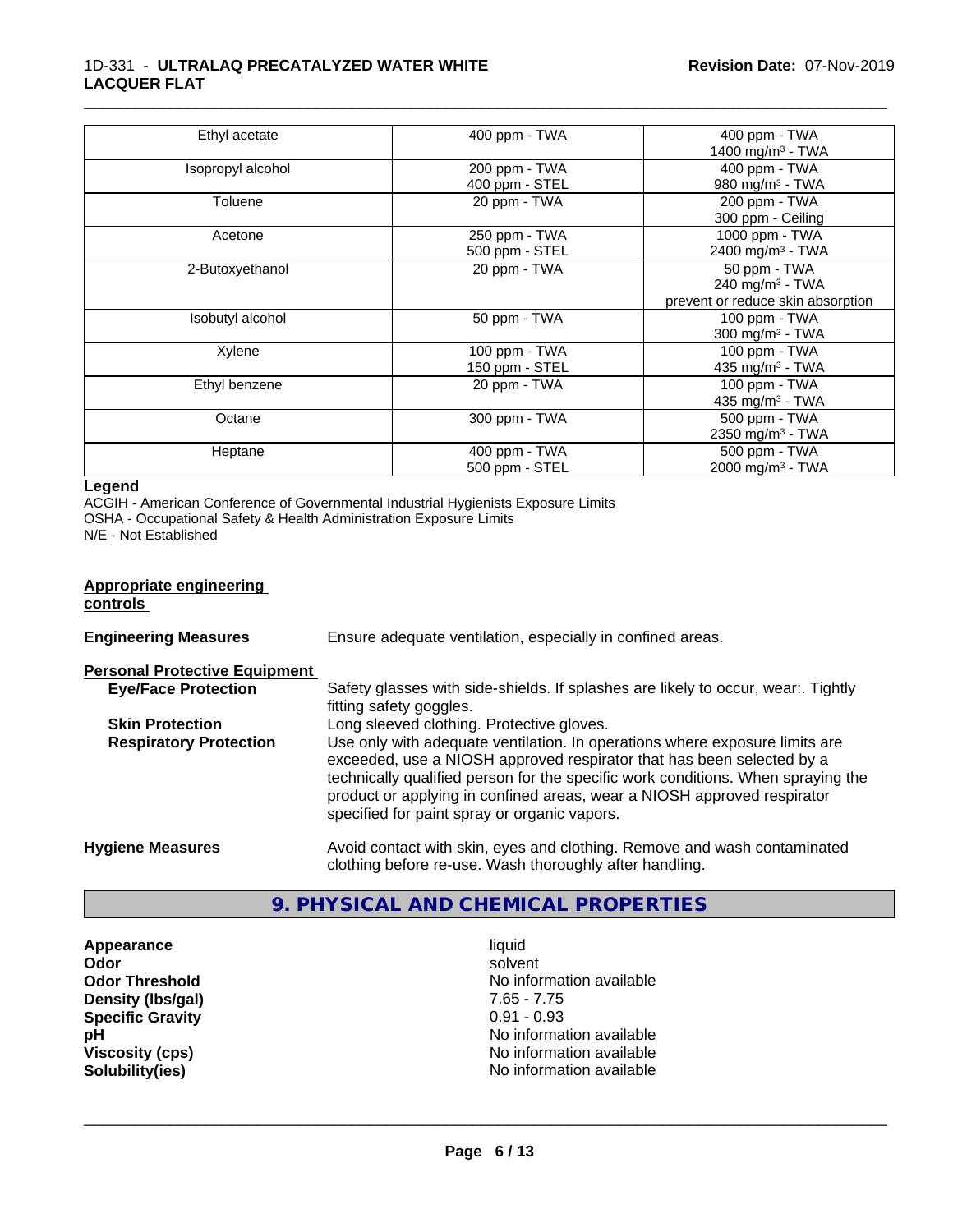**Water solubility**<br> **Evaporation Rate**<br> **Evaporation Rate**<br> **Evaporation Rate Evaporation Rate Evaporation Rate** No information available<br> **Vapor pressure** No information available **Vapor density**<br> **We Solids**<br>
We Solids
25 - 35 **Wt. % Solids** 25 - 35 **Vol. % Solids Wt. % Volatiles** 65 - 75 **Vol. % Volatiles** 75 - 85 **VOC Regulatory Limit (g/L)** <680 **Boiling Point (°F)** 136 **Boiling Point (°C)** 58 **Freezing point (°F)** No information available **Freezing Point (°C)**<br> **Flash point (°F)**<br> **Flash point (°F)**<br> **Plash point (°F)**<br> **Plash point (°F) Flash point (°F) Flash Point (°C)** 4 **Method** PMCC **Flammability (solid, gas)** Not applicable **Upper flammability limit:** No information available **Lower flammability limit:**<br> **Autoignition Temperature (°F)** No information available<br>
No information available **Autoignition Temperature (°F) Autoignition Temperature (°C)** No information available **Decomposition Temperature (°F)** No information available **Decomposition Temperature (°C)** No information available **Partition coefficient** No information available

**No information available** 

\_\_\_\_\_\_\_\_\_\_\_\_\_\_\_\_\_\_\_\_\_\_\_\_\_\_\_\_\_\_\_\_\_\_\_\_\_\_\_\_\_\_\_\_\_\_\_\_\_\_\_\_\_\_\_\_\_\_\_\_\_\_\_\_\_\_\_\_\_\_\_\_\_\_\_\_\_\_\_\_\_\_\_\_\_\_\_\_\_\_\_\_\_

### **10. STABILITY AND REACTIVITY**

| <b>Reactivity</b>                       | No data available                                                                                                         |
|-----------------------------------------|---------------------------------------------------------------------------------------------------------------------------|
| <b>Chemical Stability</b>               | Stable under normal conditions. Hazardous polymerisation<br>does not occur.                                               |
| <b>Conditions to avoid</b>              | Keep away from open flames, hot surfaces, static<br>electricity and sources of ignition. Sparks. Elevated<br>temperature. |
| <b>Incompatible Materials</b>           | Incompatible with strong acids and bases and strong<br>oxidizing agents.                                                  |
| <b>Hazardous Decomposition Products</b> | Thermal decomposition can lead to release of irritating<br>gases and vapors.                                              |
| Possibility of hazardous reactions      | None under normal conditions of use.                                                                                      |

### **11. TOXICOLOGICAL INFORMATION**

#### **Product Information**

#### **Information on likely routes of exposure**

**Principal Routes of Exposure** Eye contact, skin contact and inhalation.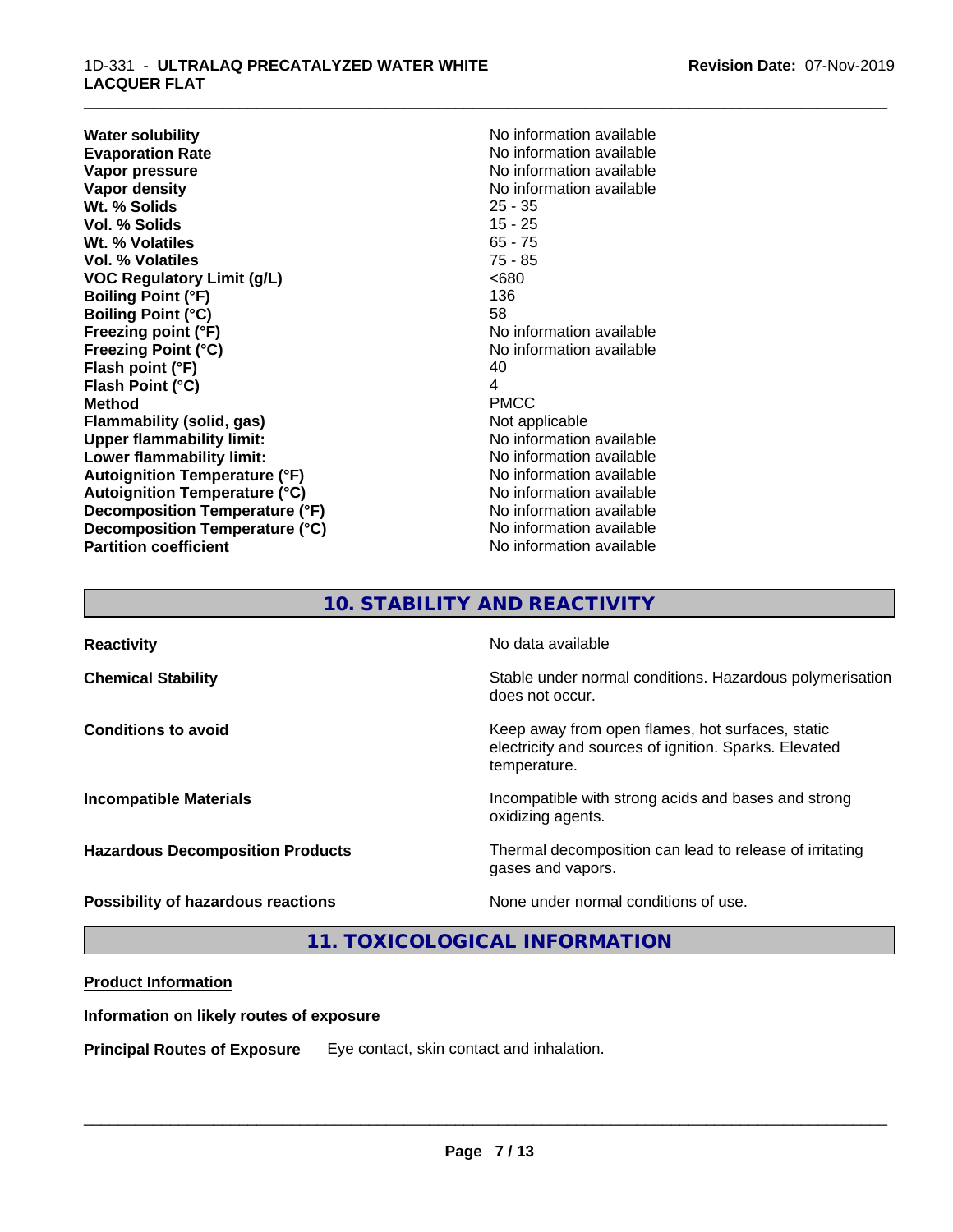| <b>Acute Toxicity</b>           |                                                                                                                                                                                                                                                               |  |
|---------------------------------|---------------------------------------------------------------------------------------------------------------------------------------------------------------------------------------------------------------------------------------------------------------|--|
| <b>Product Information</b>      | Repeated or prolonged exposure to organic solvents may lead to permanent brain<br>and nervous system damage. Intentional misuse by deliberately concentrating and<br>inhaling vapors may be harmful or fatal.                                                 |  |
|                                 | Symptoms related to the physical, chemical and toxicological characteristics                                                                                                                                                                                  |  |
| <b>Symptoms</b>                 | No information available                                                                                                                                                                                                                                      |  |
|                                 | Delayed and immediate effects as well as chronic effects from short and long-term exposure                                                                                                                                                                    |  |
| Eye contact                     | Severely irritating to eyes. May cause burns. Risk of serious damage to eyes.                                                                                                                                                                                 |  |
| <b>Skin contact</b>             | May cause skin irritation and/or dermatitis. Prolonged skin contact may defat the<br>skin and produce dermatitis.                                                                                                                                             |  |
| Ingestion                       | Harmful if swallowed. Ingestion may cause irritation to mucous membranes. Small<br>amounts of this product aspirated into the respiratory system during ingestion or<br>vomiting may cause mild to severe pulmonary injury, possibly progressing to<br>death. |  |
| <b>Inhalation</b>               | Harmful by inhalation. High vapor / aerosol concentrations are irritating to the<br>eyes, nose, throat and lungs and may cause headaches, dizziness, drowsiness,<br>unconsciousness, and other central nervous system effects.                                |  |
| <b>Sensitization</b>            | No information available                                                                                                                                                                                                                                      |  |
| <b>Neurological Effects</b>     | No information available.                                                                                                                                                                                                                                     |  |
| <b>Mutagenic Effects</b>        | No information available.                                                                                                                                                                                                                                     |  |
| <b>Reproductive Effects</b>     | Possible risk of impaired fertility. Possible risk of harm to the unborn child.                                                                                                                                                                               |  |
| <b>Developmental Effects</b>    | No information available.                                                                                                                                                                                                                                     |  |
| <b>Target organ effects</b>     | liver. Respiratory system. Eyes. Skin. Central nervous system. blood.<br>Reproductive System.                                                                                                                                                                 |  |
| <b>STOT - repeated exposure</b> | Causes damage to organs through prolonged or repeated exposure if inhaled.<br>May cause disorder and damage to the. liver. kidney. spleen. blood. Central<br>nervous system. Causes damage to organs through prolonged or repeated<br>exposure.               |  |
| <b>STOT - single exposure</b>   | May cause disorder and damage to the. Respiratory system. Central nervous<br>system.                                                                                                                                                                          |  |
| Other adverse effects           | No information available.                                                                                                                                                                                                                                     |  |
| <b>Aspiration Hazard</b>        | May be harmful if swallowed and enters airways. Small amounts of this product<br>aspirated into the respiratory system during ingestion or vomiting may cause mild<br>to severe pulmonary injury, possibly progressing to death.                              |  |
|                                 |                                                                                                                                                                                                                                                               |  |

### **Numerical measures of toxicity**

#### **The following values are calculated based on chapter 3.1 of the GHS document**

| ATEmix (oral)                        | 3960 mg/kg |
|--------------------------------------|------------|
| <b>ATEmix (dermal)</b>               | 7753 mg/kg |
| <b>ATEmix (inhalation-dust/mist)</b> | 61.8 ma/L  |
| <b>ATEmix (inhalation-vapor)</b>     | 88.6 mg/L  |

### **Component Information**

| Chemical name   | Oral LD50                       | Dermal LD50             | <b>Inhalation LC50</b> |
|-----------------|---------------------------------|-------------------------|------------------------|
| n-Butyl acetate | Rat <sup>1</sup><br>10768 mg/kg | ' Rabbit<br>'7600 mg/kg |                        |
| 123-86-4        |                                 |                         |                        |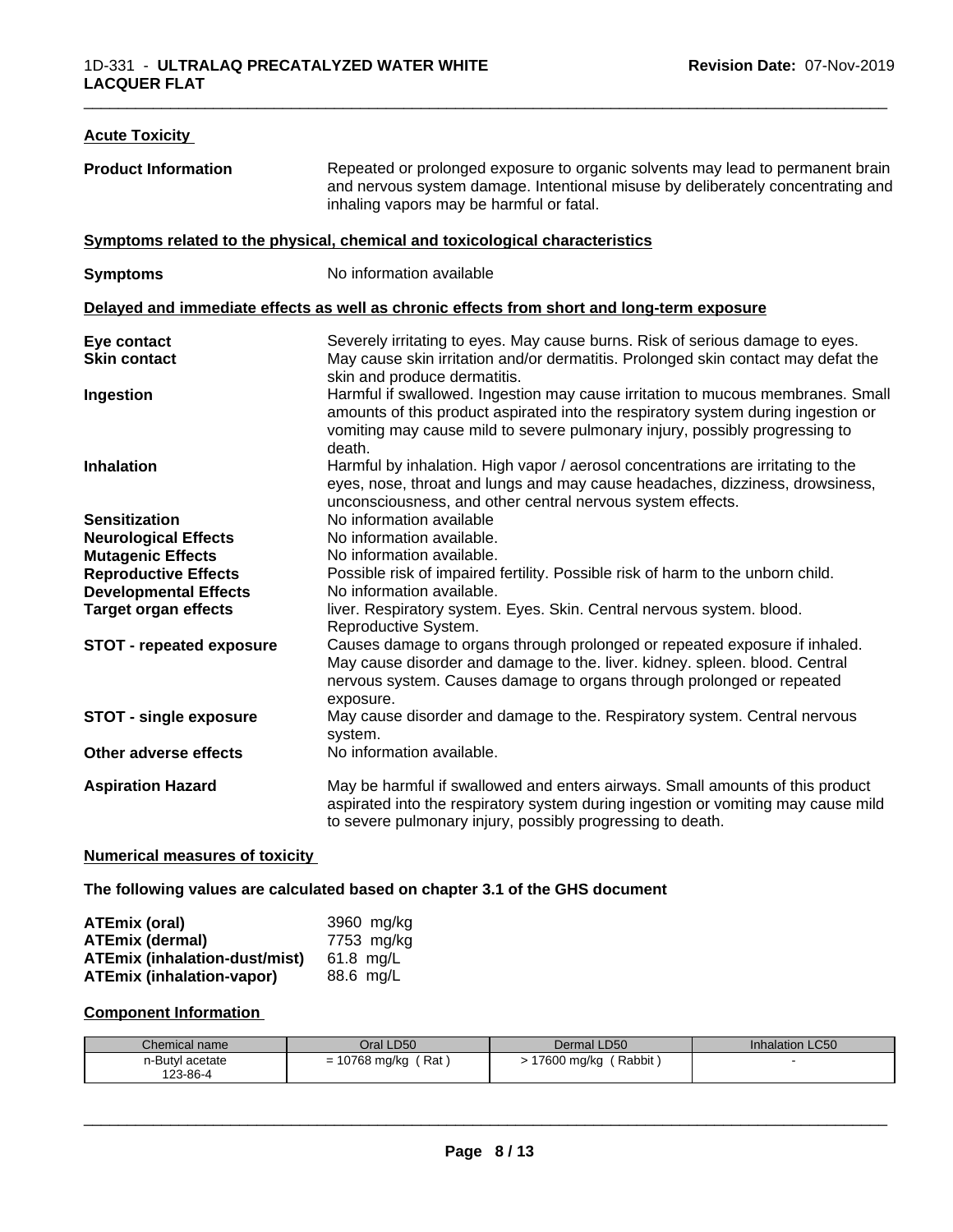#### 1D-331 - **ULTRALAQ PRECATALYZED WATER WHITE LACQUER FLAT**

| Ethanol<br>64-17-5              | $= 7060$ mg/kg (Rat) |                                               | $= 124.7$ mg/L (Rat) 4 h                                         |
|---------------------------------|----------------------|-----------------------------------------------|------------------------------------------------------------------|
| cellulose, nitrate<br>9004-70-0 | 5 g/kg (Rat)         | $\overline{\phantom{a}}$                      |                                                                  |
| Ethyl acetate<br>141-78-6       | $= 5620$ mg/kg (Rat) | > 18000 mg/kg (Rabbit) > 20<br>mL/kg (Rabbit) |                                                                  |
| Isopropyl alcohol<br>67-63-0    | $= 1870$ mg/kg (Rat) | $= 4059$ mg/kg (Rabbit)                       | $= 72600$ mg/m <sup>3</sup> (Rat) 4 h                            |
| Toluene<br>108-88-3             | $= 2600$ mg/kg (Rat) | $= 12000$ mg/kg (Rabbit)                      | $= 12.5$ mg/L (Rat) 4 h                                          |
| Acetone<br>67-64-1              | $= 5800$ mg/kg (Rat) |                                               | $= 50100$ mg/m <sup>3</sup> (Rat) 8 h                            |
| 2-Butoxyethanol<br>111-76-2     | $= 1300$ mg/kg (Rat) | $>$ 2000 mg/kg (Rabbit)                       | $>$ 4.9 mg/L (Rat) 3H                                            |
| Isobutyl alcohol<br>78-83-1     | $= 2460$ mg/kg (Rat) | $=$ 3400 mg/kg (Rabbit)                       | $> 6.5$ mg/L (Rat) 4 h                                           |
| VM&P naphtha<br>64742-89-8      |                      | $=$ 3000 mg/kg (Rabbit)                       |                                                                  |
| Xylene<br>1330-20-7             | $=$ 3500 mg/kg (Rat) | $>$ 4350 mg/kg (Rabbit)                       | $= 29.08$ mg/L (Rat) 4 h                                         |
| Ethyl benzene<br>$100 - 41 - 4$ | $=$ 3500 mg/kg (Rat) | $= 15400$ mg/kg (Rabbit)                      | $= 17.2$ mg/L (Rat) 4 h                                          |
| Octane<br>111-65-9              |                      |                                               | $(Rat)$ 4 h = 25260 ppm<br>$= 118$ g/m <sup>3</sup><br>(Rat) 4 h |
| Heptane<br>142-82-5             | $\sim$               | $=$ 3000 mg/kg (Rabbit)                       | $= 103$ g/m <sup>3</sup> (Rat) 4 h                               |

\_\_\_\_\_\_\_\_\_\_\_\_\_\_\_\_\_\_\_\_\_\_\_\_\_\_\_\_\_\_\_\_\_\_\_\_\_\_\_\_\_\_\_\_\_\_\_\_\_\_\_\_\_\_\_\_\_\_\_\_\_\_\_\_\_\_\_\_\_\_\_\_\_\_\_\_\_\_\_\_\_\_\_\_\_\_\_\_\_\_\_\_\_

#### **Carcinogenicity**

*The information below indicateswhether each agency has listed any ingredient as a carcinogen:.*

| <b>Chemical name</b> | <b>IARC</b>          | <b>NTP</b> | <b>OSHA</b> |
|----------------------|----------------------|------------|-------------|
|                      | Possible Human<br>2B |            | Listed      |
| Ethyl benzene        | Carcinoɑen           |            |             |

#### **Legend**

IARC - International Agency for Research on Cancer NTP - National Toxicity Program OSHA - Occupational Safety & Health Administration

**12. ECOLOGICAL INFORMATION**

### **Ecotoxicity Effects**

The environmental impact of this product has not been fully investigated.

#### **Product Information**

### **Acute Toxicity to Fish**

No information available

#### **Acute Toxicity to Aquatic Invertebrates**

No information available

#### **Acute Toxicity to Aquatic Plants**

No information available

#### **Persistence / Degradability**

No information available.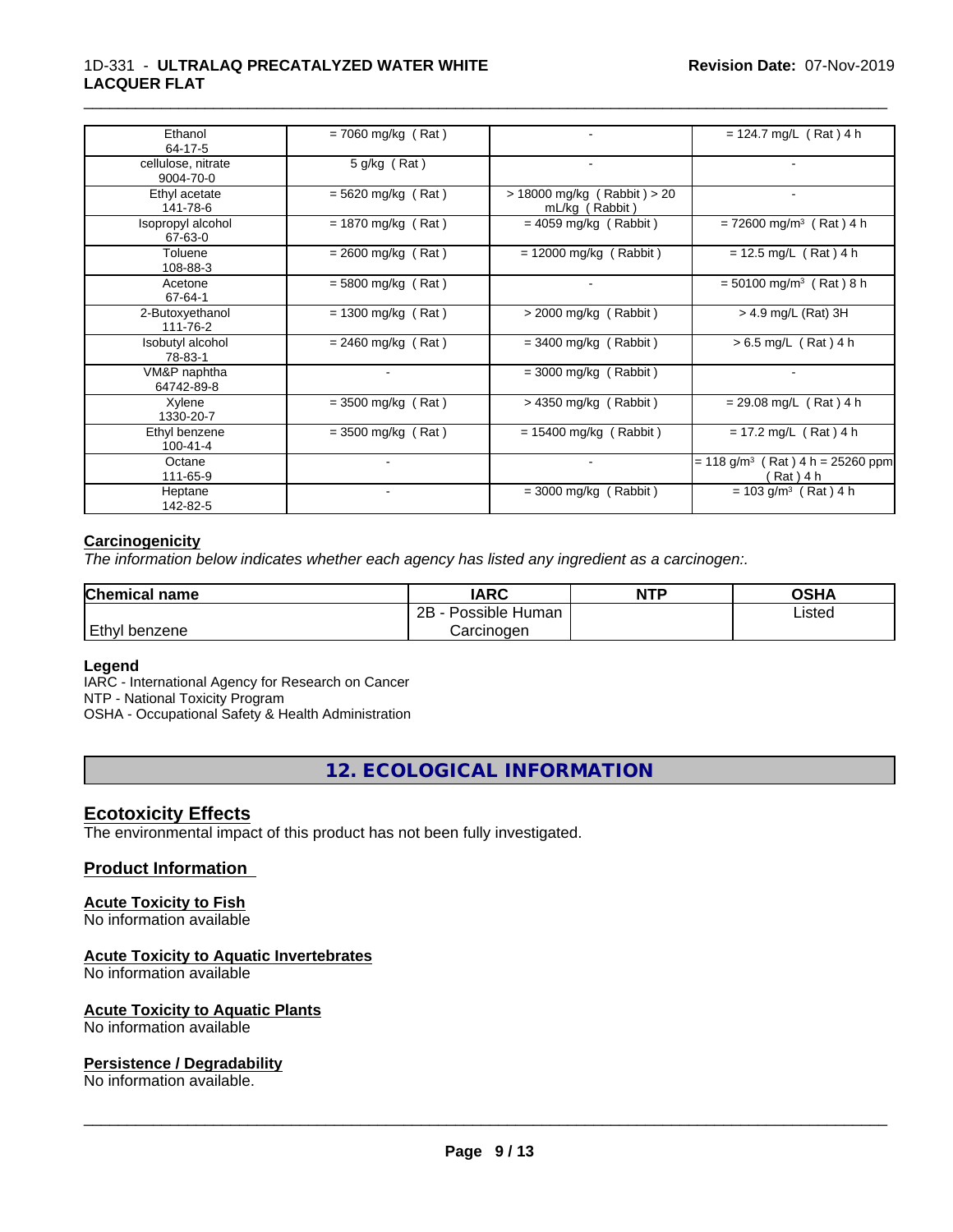#### **Bioaccumulation**

There is no data for this product.

### **Mobility in Environmental Media**

No information available.

#### **Ozone**

Not applicable

#### **Component Information**

#### **Acute Toxicity to Fish**

n-Butyl acetate LC50: 18 mg/L (Fathead Minnow - 96 hr.) Acetone LC50: 8300 (Bluegill - 96 hr.) mg/L 2-Butoxyethanol LC50: 1490 mg/L (Bluegill sunfish - 96 hr.) Xylene LC50: 13.5 mg/L (Rainbow Trout - 96 hr.) Ethyl benzene LC50: 12.1 mg/L (Fathead Minnow - 96 hr.)

#### **Acute Toxicity to Aquatic Invertebrates**

n-Butyl acetate EC50: 72.8 mg/L (Daphnia magna - 48 hr.) Acetone EC50: 12600 mg/L (Daphnia magna - 48 hr.) Ethyl benzene EC50: 1.8 mg/L (Daphnia magna - 48 hr.)

#### **Acute Toxicity to Aquatic Plants**

n-Butyl acetate EC50: 674.7 mg/L (Green algae (Scenedesmus subspicatus), 72 hrs.) Ethyl benzene EC50: 4.6 mg/L (Green algae (Scenedesmus subspicatus), 72 hrs.)

#### **13. DISPOSAL CONSIDERATIONS**

| <b>Waste Disposal Method</b>   | Dispose of in accordance with federal, state, and local regulations. Local<br>requirements may vary, consult your sanitation department or state-designated<br>environmental protection agency for more disposal options. |  |
|--------------------------------|---------------------------------------------------------------------------------------------------------------------------------------------------------------------------------------------------------------------------|--|
| <b>Empty Container Warning</b> | Emptied containers may retain product residue. Follow label warnings even after<br>container is emptied. Residual vapors may explode on ignition.                                                                         |  |
|                                | 14. TRANSPORT INFORMATION                                                                                                                                                                                                 |  |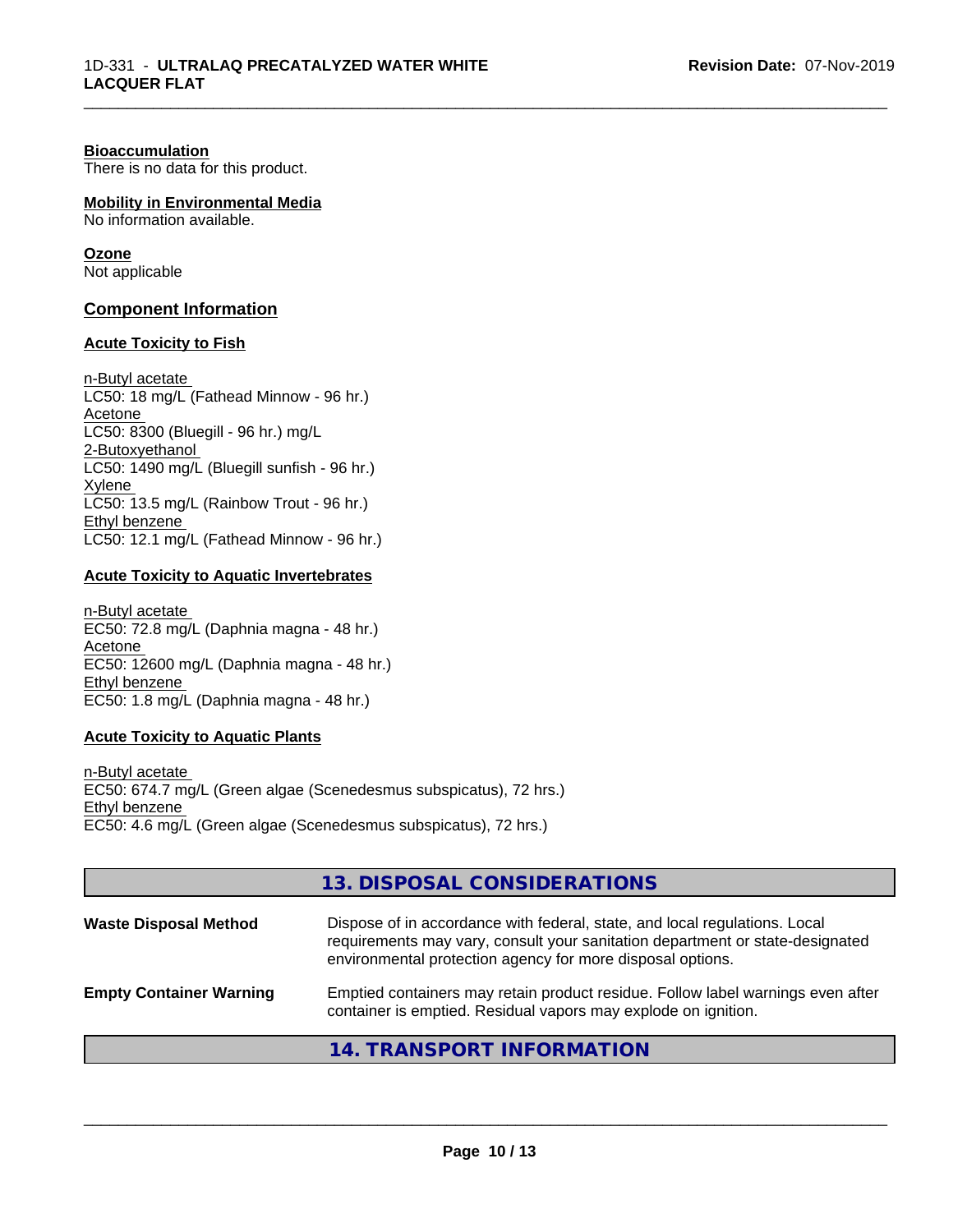| <b>DOT</b>                                                                                                 |                                                          |  |
|------------------------------------------------------------------------------------------------------------|----------------------------------------------------------|--|
| <b>Proper Shipping Name</b><br><b>Hazard class</b><br>UN-No.<br><b>Packing Group</b><br><b>Description</b> | <b>PAINT</b><br>3<br>UN1263<br>Ш<br>UN1263, PAINT, 3, II |  |
| <b>ICAO/IATA</b>                                                                                           | Contact the preparer for further information.            |  |
| <b>IMDG / IMO</b>                                                                                          | Contact the preparer for further information.            |  |
|                                                                                                            | 15. REGULATORY INFORMATION                               |  |

### **International Inventories**

| <b>TSCA: United States</b> | Yes - All components are listed or exempt. |
|----------------------------|--------------------------------------------|
| <b>DSL: Canada</b>         | Yes - All components are listed or exempt. |

#### **Federal Regulations**

#### **SARA 311/312 hazardous categorization**

| Acute health hazard               | Yes |
|-----------------------------------|-----|
| Chronic Health Hazard             | Yes |
| Fire hazard                       | Yes |
| Sudden release of pressure hazard | Nο  |
| Reactive Hazard                   | N٥  |

#### **SARA 313**

Section 313 of Title III of the Superfund Amendments and Reauthorization Act of 1986 (SARA). This product contains a chemical or chemicals which are subject to the reporting requirements of the Act and Title 40 of the Code of Federal Regulations, Part 372:

| <b>Chemical name</b> | CAS No.   | Weight-%    | <b>CERCLA/SARA 313</b><br>(de minimis concentration) |
|----------------------|-----------|-------------|------------------------------------------------------|
| Isopropyl alcohol    | 67-63-0   | $5 - 10$    | 1.0                                                  |
| Toluene              | 108-88-3  | $5 - 10$    | 1.0                                                  |
| 2-Butoxyethanol      | 111-76-2  | $1 - 5$     | 1.0                                                  |
| Xvlene               | 1330-20-7 | $1 - 5$     | 1.0                                                  |
| Ethyl benzene        | 100-41-4  | $0.1 - 0.5$ | 0.1                                                  |

### **Clean Air Act,Section 112 Hazardous Air Pollutants (HAPs) (see 40 CFR 61)**

This product contains the following HAPs:

| <b>Chemical name</b> | CAS No.        | Weight-%    | <b>Hazardous Air Pollutant</b> |
|----------------------|----------------|-------------|--------------------------------|
| Toluene              | 108-88-3       | $5 - 10$    | (HAP)<br>Listed                |
| 2-Butoxyethanol      | 111-76-2       | $1 - 5$     | Listed                         |
| Xvlene               | 1330-20-7      | $1 - 5$     | Listed                         |
| Ethyl benzene        | $100 - 41 - 4$ | $0.1 - 0.5$ | ∟isted                         |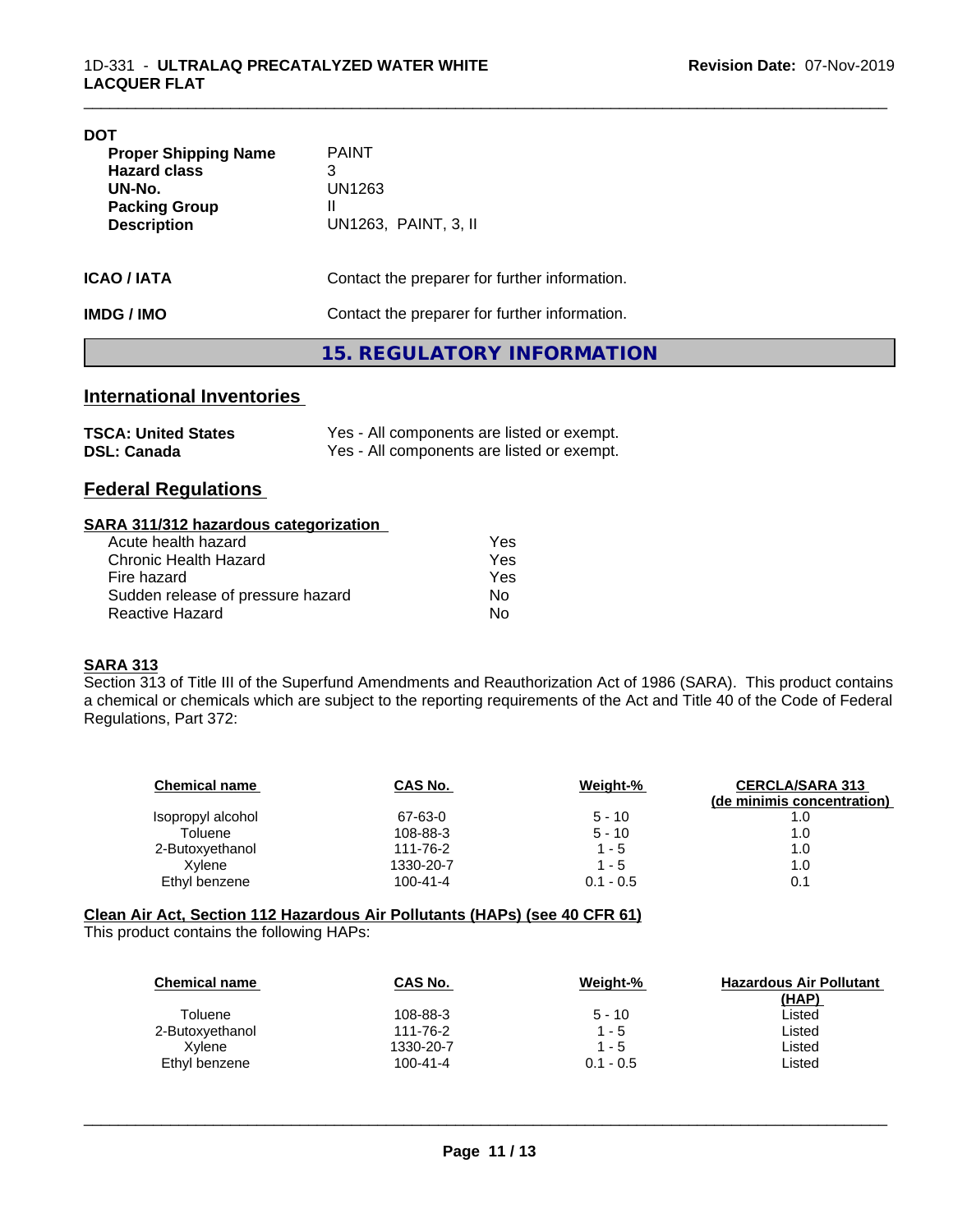#### **US State Regulations**

#### **California Proposition 65**

**AVIMARNING:** Cancer and Reproductive Harm– www.P65warnings.ca.gov

#### **State Right-to-Know**

| <b>Chemical name</b> | <b>Massachusetts</b> | <b>New Jersey</b> | Pennsylvania |
|----------------------|----------------------|-------------------|--------------|
| n-Butyl acetate      |                      |                   |              |
| Ethanol              |                      |                   |              |
| cellulose, nitrate   |                      |                   |              |
| Ethyl acetate        |                      |                   |              |
| Isopropyl alcohol    |                      |                   |              |
| Toluene              |                      |                   |              |
| Acetone              |                      |                   |              |
| 2-Butoxyethanol      |                      |                   |              |
| Isobutyl alcohol     |                      |                   |              |
| Xylene               |                      |                   |              |

\_\_\_\_\_\_\_\_\_\_\_\_\_\_\_\_\_\_\_\_\_\_\_\_\_\_\_\_\_\_\_\_\_\_\_\_\_\_\_\_\_\_\_\_\_\_\_\_\_\_\_\_\_\_\_\_\_\_\_\_\_\_\_\_\_\_\_\_\_\_\_\_\_\_\_\_\_\_\_\_\_\_\_\_\_\_\_\_\_\_\_\_\_

#### **Legend**

X - Listed

### **16. OTHER INFORMATION**

**HMIS** - **Health:** 2\* **Flammability:** 3 **Reactivity:** 1 **PPE:** -

#### **HMIS Legend**

- 0 Minimal Hazard
- 1 Slight Hazard
- 2 Moderate Hazard
- 3 Serious Hazard
- 4 Severe Hazard
- Chronic Hazard

X - Consult your supervisor or S.O.P. for "Special" handling instructions.

*Note: The PPE rating has intentionally been left blank. Choose appropriate PPE that will protect employees from the hazards the material will present under the actual normal conditions of use.*

*Caution: HMISÒ ratings are based on a 0-4 rating scale, with 0 representing minimal hazards or risks, and 4 representing significant hazards or risks. Although HMISÒ ratings are not required on MSDSs under 29 CFR 1910.1200, the preparer, has chosen to provide them. HMISÒ ratings are to be used only in conjunction with a fully implemented HMISÒ program by workers who have received appropriate HMISÒ training. HMISÒ is a registered trade and service mark of the NPCA. HMISÒ materials may be purchased exclusively from J. J. Keller (800) 327-6868.*

 **WARNING!** If you scrape, sand, or remove old paint, you may release lead dust. LEAD IS TOXIC. EXPOSURE TO LEAD DUST CAN CAUSE SERIOUS ILLNESS, SUCH AS BRAIN DAMAGE, ESPECIALLY IN CHILDREN. PREGNANT WOMEN SHOULD ALSO AVOID EXPOSURE. Wear a NIOSH approved respirator to control lead exposure. Clean up carefully with a HEPA vacuum and a wet mop. Before you start, find out how to protect yourself and your family by contacting the National Lead Information Hotline at 1-800-424-LEAD or log on to www.epa.gov/lead.

**Prepared By** Product Stewardship Department Benjamin Moore & Co.